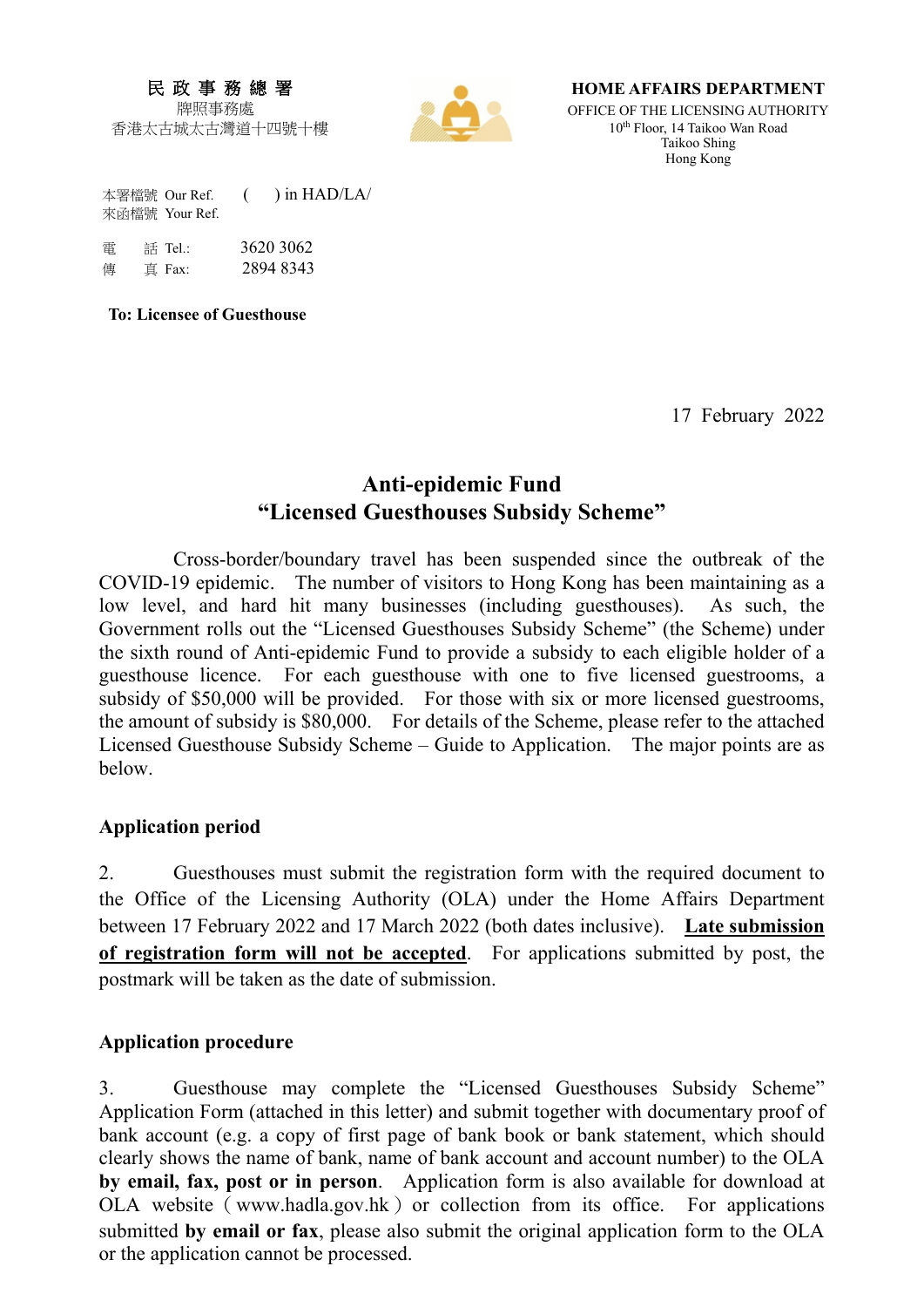4. The name of the guesthouse licence holder's bank account must tally with that in the guesthouse licence, otherwise the OLA may require supplementary information from the guesthouse licence holder for verification. If the guesthouse licence holder is unable to provide the required information, it will not be granted the subsidy.

## **Disbursement of subsidy**

5. The OLA will arrange to disburse the subsidy through direct transfer to the designated bank account of eligible guesthouse licence holders, and to inform them of such through emails (if available) accordingly.

## **Enquiry**

6. For enquiry, please contact the OLA:

| Email:               | guesthousesubsidyscheme@had.gov.hk                      |  |  |
|----------------------|---------------------------------------------------------|--|--|
| Telephone: 3620 3062 |                                                         |  |  |
| Fax:                 | 2894 8343                                               |  |  |
| Address:             | 10th Floor, 14 Taikoo Wan Road, Taikoo Shing, Hong Kong |  |  |

Yours sincerely,

(SIGNED) (Miss Grace CHIU) for Director of Home Affairs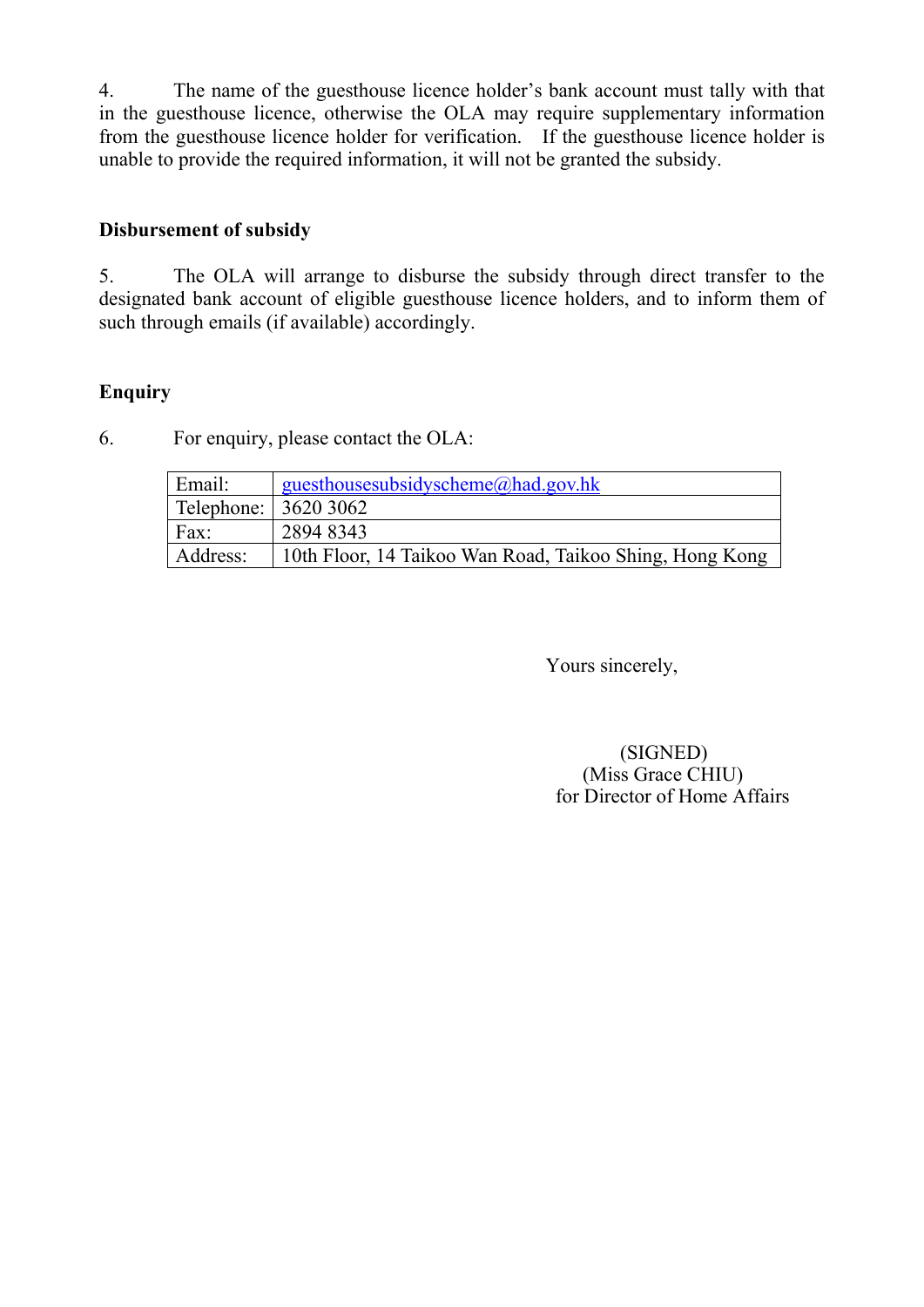# **Licensed Guesthouses Subsidy Scheme Guide to Application (Application period: 17 February 2022 to 17 March 2022)**

#### **Introduction**

Cross-border/boundary travel has been suspended since the outbreak of the COVID-19 epidemic. The number of visitors to Hong Kong has been maintaining as a low level, and hard hit many businesses (including guesthouses). As such, the Government rolls out the "Licensed Guesthouses Subsidy Scheme" (the Scheme) under the sixth round of Anti-epidemic Fund to provide a subsidy to each eligible holder of a guesthouse licence as follows:

- (a) with 1 to 5 licensed guestrooms: may receive a subsidy of \$50,000;
- (b) with 6 or more licensed guestrooms: may receive a subsidy of \$80,000.

## **Eligibility**

2. To be eligible for the subsidy, guesthouses must hold a valid guesthouse licence<sup>[1](#page-2-0)</sup> issued under the Hotel and Guesthouse Accommodation Ordinance (i.e. any of the three types of guesthouse licences, namely "guesthouse (general)", "guesthouse (holiday flat)" and "guesthouse (holiday camp)") as at 7 January 2022 (i.e. the first day when the relevant directions issued pursuant to Cap. 599F are in effect).

## **Application Period and Procedures**

3. Guesthouse licence holder must submit the application form with the required document to the Office of the Licensing Authority (OLA) under the Home Affairs Department between 17 February 2022 and 17 March 2022 (both dates inclusive). **Late submission of application forms will not be accepted**. For application submitted by post, the postmark date will be taken as the date of submission.

<span id="page-2-0"></span><sup>1</sup> <sup>1</sup> Any guesthouse at the time of submitting an application if issued with a "Notice of Cancel/Suspend/Refuse to Renew the Licence" by the Hotel and Guesthouse Accommodation Authority will not be eligible.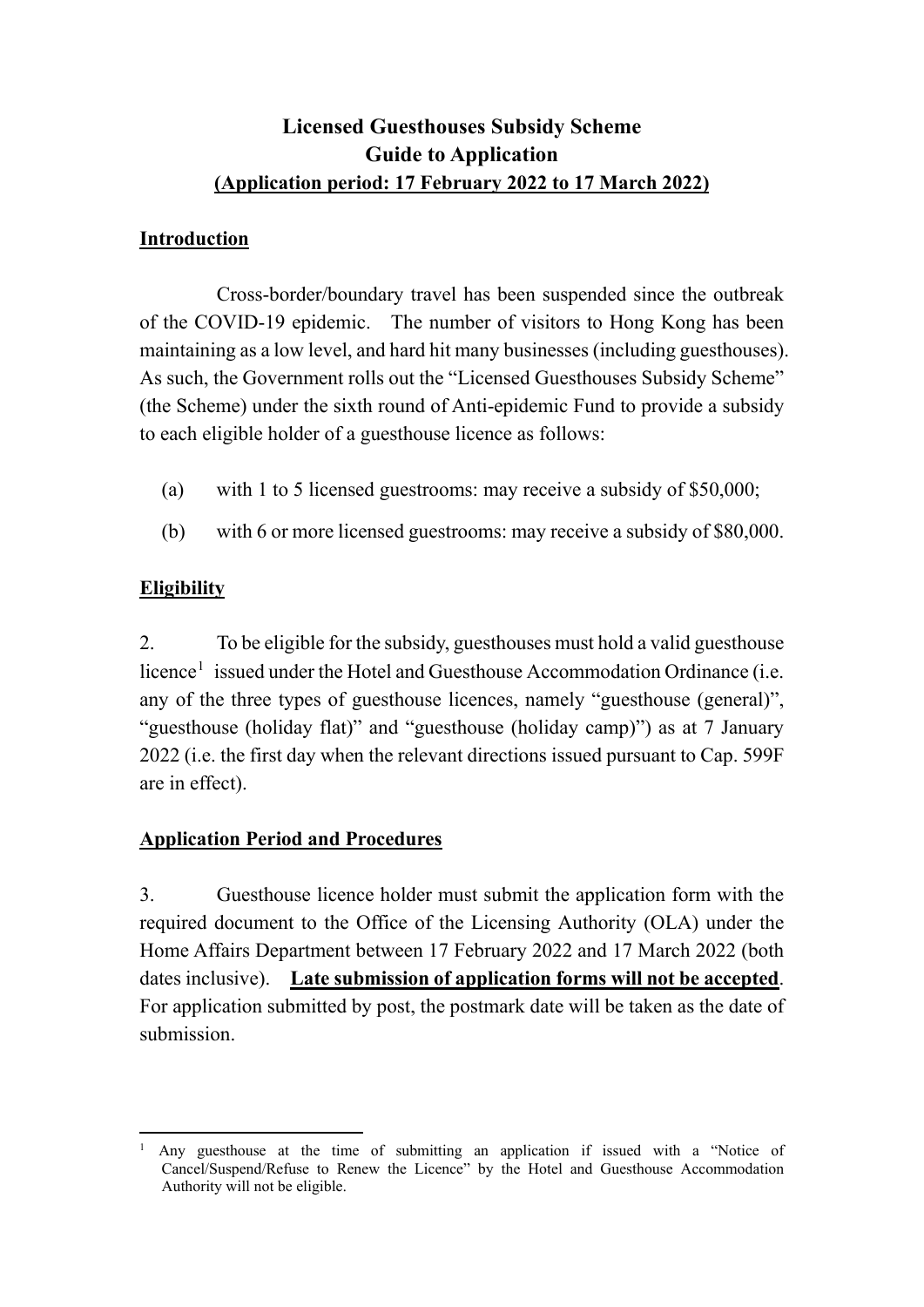4. Guesthouse licence holder may download the application form on the OLA's website (www.hadla.gov.hk) or obtain it from its office. Completed application forms should be submitted together with the documentary proof of bank account (e.g. a copy of first page of the bank book or bank statement, which should clearly showsthe name of bank, name of bank account holder and account number) to the OLA **by email, fax, post or in person**. For applications submitted **by email or fax**, please also submit the original application form to the Office of the Licensing Authority or the application cannot be processed. The OLA will verify the original application form before arranging payment.

5. The name of the guesthouse licence holder's bank account must tally with that in the guesthouse licence, otherwise the OLA may require supplementary information from the guesthouse licence holder for verification. If the guesthouse licence holder is unable to provide the required information, it will not be granted the subsidy.

## **Disbursement of subsidy**

6. The OLA will arrange to disburse the subsidy through direct transfer to the designated bank account of eligible guesthouse licence holders, and to inform them of such through letters/emails (if available) accordingly.

#### **Enquiry**

7. For enquiries, please contact the OLA:

| Email:     | guesthousesubsidyscheme@had.gov.hk                 |  |
|------------|----------------------------------------------------|--|
| Telephone: | 3620 3062                                          |  |
| Fax:       | 2894 8343                                          |  |
| Address:   | 10th Floor, 14 Taikoo Wan Road, Taikoo Shing, Hong |  |
|            | Kong                                               |  |

\*\*\*\*\*\*\*\*\*\*\*\*\*\*\*\*\*\*\*\*\*\*\*\*\*\*\*\*\*\*\*\*\*\*\*\*\*\*\*\*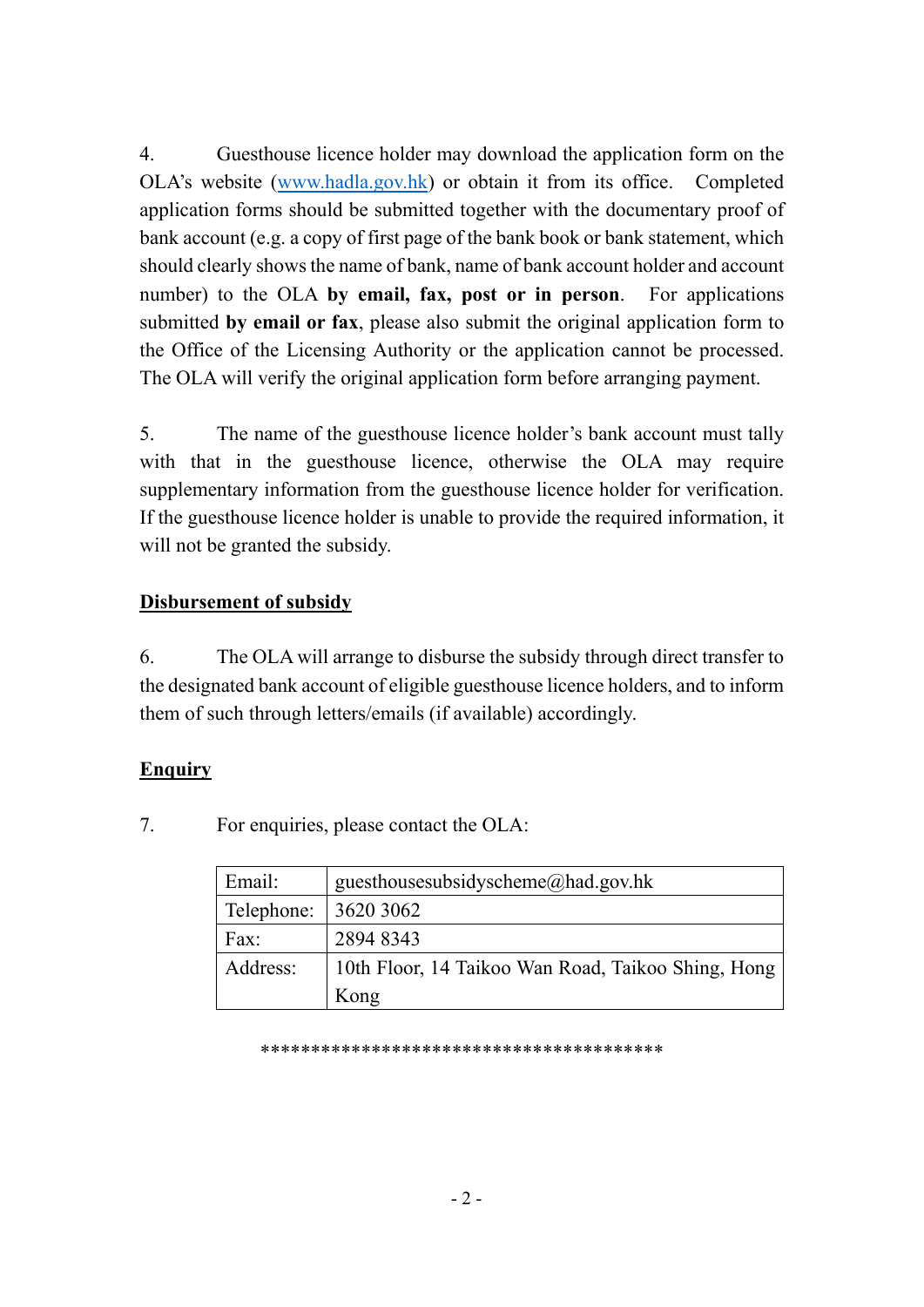## 第六輪防疫抗疫基金 **Sixth Round of Anti-epidemic Fund** 持 牌 賓 館 資助計劃 **Licensed Guesthouses Subsidy Scheme -** 申請表格 **Application Form -**

# **1.** 賓館牌照號碼 **Guesthouse Licence Number**



# **2.** 賓館牌照持有人銀行戶口資料 **Guesthouse Licensee's Bank Account Details**

|     | 銀行名稱 Name of Bank:                                                                                                                                                                                                                                                                                                                                                                                                                                                                                                                                                                                                                                                     |  |  |  |  |  |
|-----|------------------------------------------------------------------------------------------------------------------------------------------------------------------------------------------------------------------------------------------------------------------------------------------------------------------------------------------------------------------------------------------------------------------------------------------------------------------------------------------------------------------------------------------------------------------------------------------------------------------------------------------------------------------------|--|--|--|--|--|
|     | 賬戶名稱 Name of Bank Account:                                                                                                                                                                                                                                                                                                                                                                                                                                                                                                                                                                                                                                             |  |  |  |  |  |
|     | (銀行賬戶名稱需與賓館牌照相同 The name of the bank account should tally with that in the guesthouse licence)                                                                                                                                                                                                                                                                                                                                                                                                                                                                                                                                                                         |  |  |  |  |  |
|     | 賬戶號碼 Bank Account Number: (按銀行月結單或存摺所示 As per bank statement or passbook)                                                                                                                                                                                                                                                                                                                                                                                                                                                                                                                                                                                              |  |  |  |  |  |
|     | 分行編號及帳戶號碼 Branch code and Account number<br>銀行編號 Bank code                                                                                                                                                                                                                                                                                                                                                                                                                                                                                                                                                                                                             |  |  |  |  |  |
|     | 請夾附銀行存摺第一頁或月結單副本 Please attach a copy of the first page of the bank book or bank statement                                                                                                                                                                                                                                                                                                                                                                                                                                                                                                                                                                             |  |  |  |  |  |
|     | 3. 賓館內獲發牌客房數目 No. of licensed guestrooms in the guesthouse:                                                                                                                                                                                                                                                                                                                                                                                                                                                                                                                                                                                                            |  |  |  |  |  |
|     | 5 間或以下 five or less $\Box$<br>6 間或以上 six or more $\square$                                                                                                                                                                                                                                                                                                                                                                                                                                                                                                                                                                                                             |  |  |  |  |  |
|     | 4. 聲明 Declaration<br>(a) 本人(即本表格簽署人)聲明本人為本表格第1部分所示的賓館(下稱「該賓館」)的獲授權人士。<br>I, the signatory of this Form, declare that I am the authorised person of the guesthouse as specified in Part 1 of this Form ("the guesthouse").                                                                                                                                                                                                                                                                                                                                                                                                                                              |  |  |  |  |  |
|     | (b) 本人現代表該賓館聲明,本人已仔細閱讀「持牌賓館資助計劃(下稱「該計劃」)- 申請指引」以及本申請表格的所有部分,並完<br>全明白其中内容及同意遵守當中的所有條款及細則。<br>On behalf of the guesthouse, I now declare that I have carefully read all sections of the "Licensed Guesthouses Subsidy Scheme ("the Scheme")<br>- Guide to Registration" and this registration form and fully understand the contents thereof and agree to comply with the terms and conditions<br>of the above documents.                                                                                                                                                                                                                                               |  |  |  |  |  |
| (c) | 本人明白,如有違反法例《預防及控制疾病(規定及指示)(業務及處所)規例》(第 599F 章)或按該法例發出的任何指示、《旅<br>館業條例》(第349章)或相關處所牌照的持牌條件,政府可能會考慮拒絕是項申請,並追討任何已批出的資助及所招致的一切相<br>關開支,及/或要求本人採取適當措施.<br>I understand that if there is any breach of the Prevention and Control of Diseases (Requirements and Directions) (Business and Premises)<br>Regulation (Cap. 599F) or the directions made thereunder, Hotel and Guesthouse Accommodation Ordinance (Cap. 349) or licensing<br>conditions of the premises concerned, the Government may give consideration to rejecting the application and recovering from me any subsidy<br>approved and all related expenses and/or requiring me to take appropriate measures.  |  |  |  |  |  |
| (d) | 本人已閱讀以下「收集個人資料的聲明」及完全明白其內容。<br>I have read the following "Personal Information Collection Statement" and fully understand its content.                                                                                                                                                                                                                                                                                                                                                                                                                                                                                                                                 |  |  |  |  |  |
|     | 收集個人資料的聲明 Personal Information Collection Statement<br>收集資料的目的:香港特別行政區政府(下稱「政府」)及其代理人會就該計劃使用本表格內及附交的資料(下稱「資料」),作<br>下列一項或多項用途或作其他直接有關的用途:<br>Purpose of Collection: The data provided in and attached to this Form ("the Data") in respect of the Scheme, will be used by the<br>Government of the Hong Kong Special Administrative Region ("the Government") and its agents for one or more of the following purposes<br>and any directly related purpose:<br>在該計劃下辦理申請及領取款項事宜(如適用),並在有需要時就與該計劃有關的事宜聯絡你;<br>i.<br>to process application and payment (if applicable) under the Scheme and if required, to communicate with you for matters relating<br>to the Scheme; |  |  |  |  |  |
|     | ii.<br>執行該計劃,包括但不限於發放相關款項;及<br>to administer the Scheme, including but not limited to effecting payment; and<br>作法律規定、授權或准許的用途。<br>111.<br>any other purposes as may be required, authorised or permitted by law.<br>提供的資料純屬自願,但你如果沒有提供足夠和正確的資料,有關申請可能無法處理。<br>It is voluntary for you to supply the Data but if you fail to supply any of the data required by this Form, the application may not be processed.                                                                                                                                                                                                                                                       |  |  |  |  |  |
|     | 資料轉交的類別:你所提供的資料,或會向相關的政府政策局和部門及其代理人、銀行及資料的其他承轉人或其他參與該計劃<br>的行政及運作的各方披露。<br>Classes of Transferees: The Data you provide may be disclosed to relevant bureaux and departments of the Government, their agents,<br>banks and other transferees and any other parties involved in the administration and operation of the Scheme.                                                                                                                                                                                                                                                                                                                                         |  |  |  |  |  |